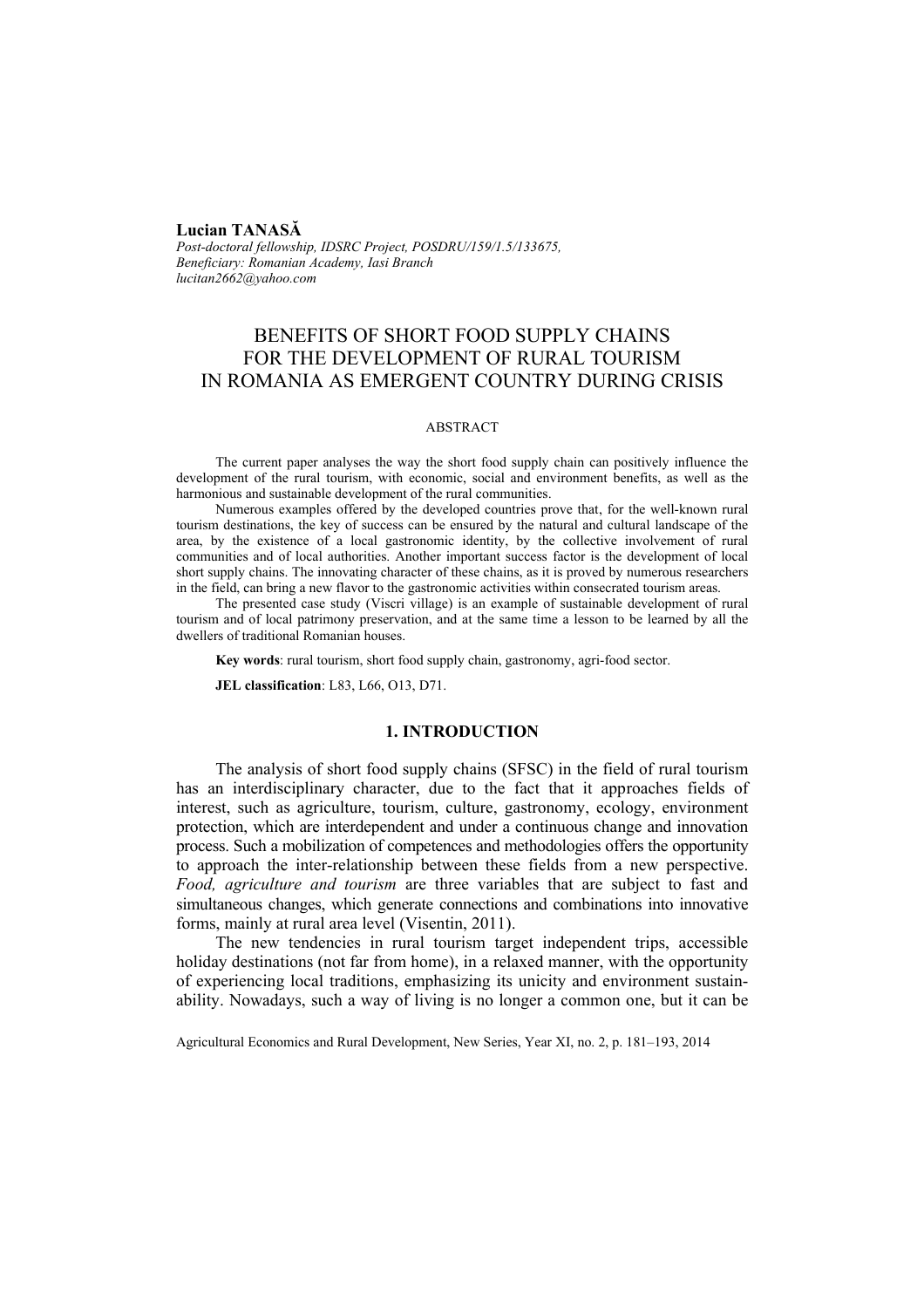rediscovered during holidays, when tourists have the opportunity to escape and get detached from the everyday life. Recently, an increase of the tourism demand for such vacations throughout Europe has been identified. Furthermore, such getaways benefit from the advantage provided by the natural environment in those specific areas, and also from the specific cultural heritage. These types of holidays represent a genuine advantage for the promotion of the local agri-food products and for the development of small farmers in the rural area implicitly.

The cultural heritage represents an important source for the regional and local enhancement, the symbolic capital being essential for identifying the cultural identity represented by values, customs and occupations, beliefs and symbols shared by the local community. The expression of the cultural identity, of traditions and customs is influenced by the region, which represents more than a geographical location. Rural heritage protection is extremely important from the perspective of rural tourism development, as modality to promote the traditional village, with a positive effect on attracting tourists and with economic benefits for the local population.

### **2. STATE OF KNOWLEDGE**

At global level, the consecrated tourism regions started to increasingly focus on the development of tourism promotional strategies based on local gastronomy. The extension of networks based on local agri-food products and cuisine, the development of new gastronomy routes, as well as on the revitalization of the peasant markets are obvious elements that prove the importance of local systems in the context of globalization.

In Romania, the agri-food sector has had a relatively similar evolution to that in the other emergent countries of the European Union, in the sense that the certified organic products became present on the agri-food market, with quite a timid start (in the 1990s). After about 10 years of explorations, the certified traditional products appeared on the Romanian agri-food market. In a first stage, these products were manufactured by the small producers and they were well received by the final consumers; then the large agri-food producers (mainly those from the livestock sector) began to produce them. In Romania, it was noticed that the traditional products have been better received by the consumers compared to the ecological products, as the former have a better quality/price ratio, and also because there is a more permissive legislation as regards certification. Thus, by the year 2012, over 3,000 Romanian traditional products had been certified (the second place in the European Union, after Spain). Starting with the year 2014, the products certified PDO, PGI, TSG, according to the European norms and standards, began to appear on the market, and the local producers, mainly from the oenology sector, made important steps in this respect.

At the same time, the rural tourism started to take shape in the emergent countries of the European Union after the fall of the communist regime. In Romania,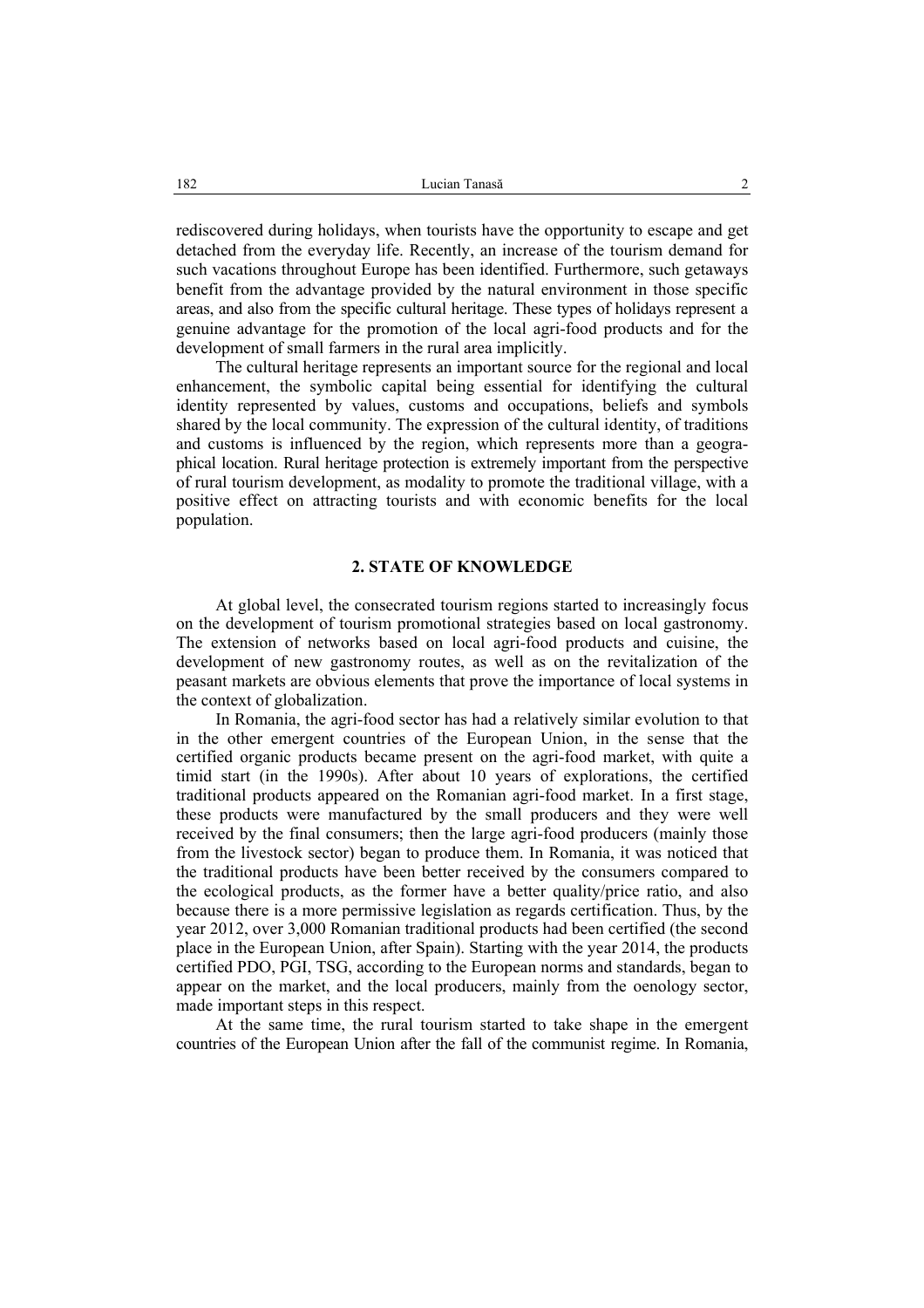an important role was played by the creation of the National Association for Rural, Ecologic and Cultural Tourism (ANTREC) in 1994, which brought together over 3,000 members by the year 2014. The most well-known Romanian tourism destinations are those in Brasov, Bucovina, Maramures and Sibiu areas, which have the advantage of being also promoted on the international market.



*Source*: own data processing.

Figure 1. The certification of ecological, traditional and local products in Romania.

The local agri-food products and brands, distributed through SFSCs, have an important role in developing the local rural tourism, their promotion implicitly contributing to the improvement of the local image among tourists. Practically, nowadays it is difficult to talk about sustainable rural tourism without enhancing local agri-food products and brands, an interdependency relation existing between them.

In the economic crisis context, at the level of the European Union, each member state tries to emphasize its national specificity. Thus, there is a tendency among many EU member states (mainly in France, Germany, Italy, Spain or Poland) to promote the consumption of products manufactured in their own countries and thus to stimulate the national economy. In the agri-food sector, this approach is even stronger, going deeper into the local specificity of products. In the tourism sector, for instance, the local gastronomy can make the difference between the tourism packages within the same destination.

### **3. MATERIAL AND METHOD**

The current paper highlights the interdisciplinary character of the approached theme (short food supply chains and rural tourism), emphasizing the interdepen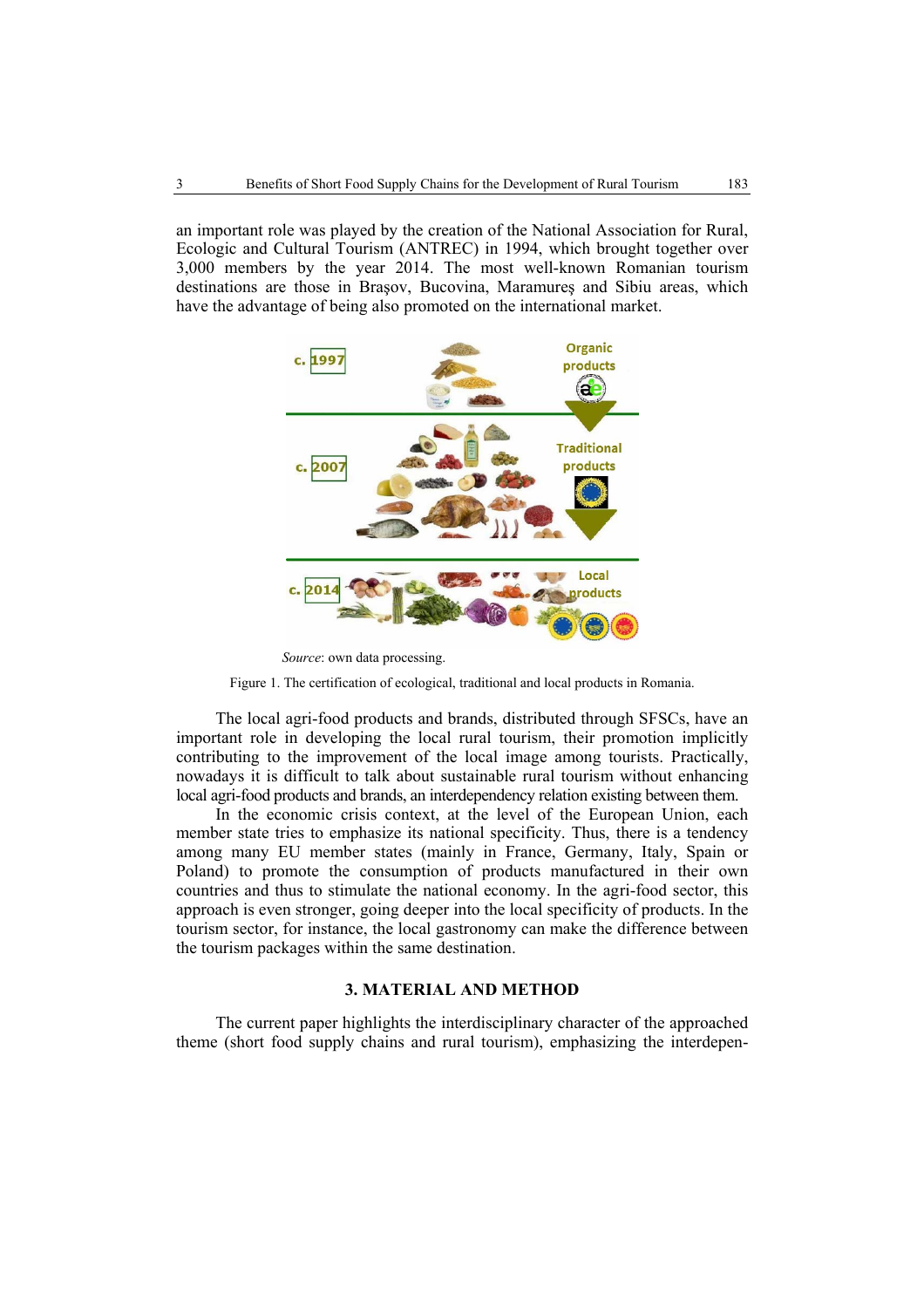dence between three fields of interest (agriculture, local gastronomy and rural tourism) that are under a continuous process of change and innovation. The rationale of the study starts with the analysis of the specialty literature on the origins and definition of short food supply chains, it continues with the presentation of the economic, social and environmental benefits for the rural communities, ending up with a case study – Viscri village, a Romanian example of sustainable rural tourism. This presents the modality in which the members of the local community, assisted by "*Mihai Eminescu*" Foundation, succeeded in reviving the local economy by: the restoration and promotion of the main cultural objectives in the area, the entrepreneurship development (by training the community members), the setting up of an accommodation infrastructure in traditional restored Transylvanian Saxon houses, the enhancing of small agricultural farms and the creation of short food supply chains.

The methodology used in the first part of the paper (the theoretical groundwork) is based on the study of the articles and papers published in specialized journals, as well as on the analysis of the intermediary/final results within the FP5 ("*SUS-CHAIN*") or FP7 ("*FOODLINKS*") research projects. The case study is the result of a field research in Viscri village, being supplemented with the study of several documentary materials concerning the tourism promotion of the area.

#### **4. RESULTS AND DISCUSSIONS**

#### **4.1. Short food supply chains and rural tourism**

Worldwide, it is estimated that about 80% of the total amount of agri-food products available on the market are produced and commercialized at local level especially by means of short food supply chains. In the European Union, this percentage amounts to only 15% (Committee of the Regions, 2011). The local agrifood system represents a key issue, to which no sufficient attention has been paid so far. Therefore, a better approach from the socio-economic and juridical standpoint is needed, in order to improve the profile of the local agri-food system at professional and structural level and also from the perspective of its innovating character (Kneafsey *et al*., 2013).

In the opinion of the French authors Fleury and Moustier, the short food supply chains represent an important component of the peri-urban agriculture, which appeared long before the setting up of the globalized agricultural systems, specific to the  $20<sup>th</sup>$  century. Therefore, SFSCs represent a distribution form mentioned since old times, although the presence of intermediaries between agricultural producers and final consumers was noticed even before the intensification of trade flows (Aubry and Chiffoleau, 2009).

In the strongly-industrialized countries from Western and Central Europe, the function of supply with agri-food products to towns has been assured by the local agricultural producers, largely coming from the peri-urban areas, throughout the years, mainly by means of direct sales on peasant agri-food markets. Nevertheless,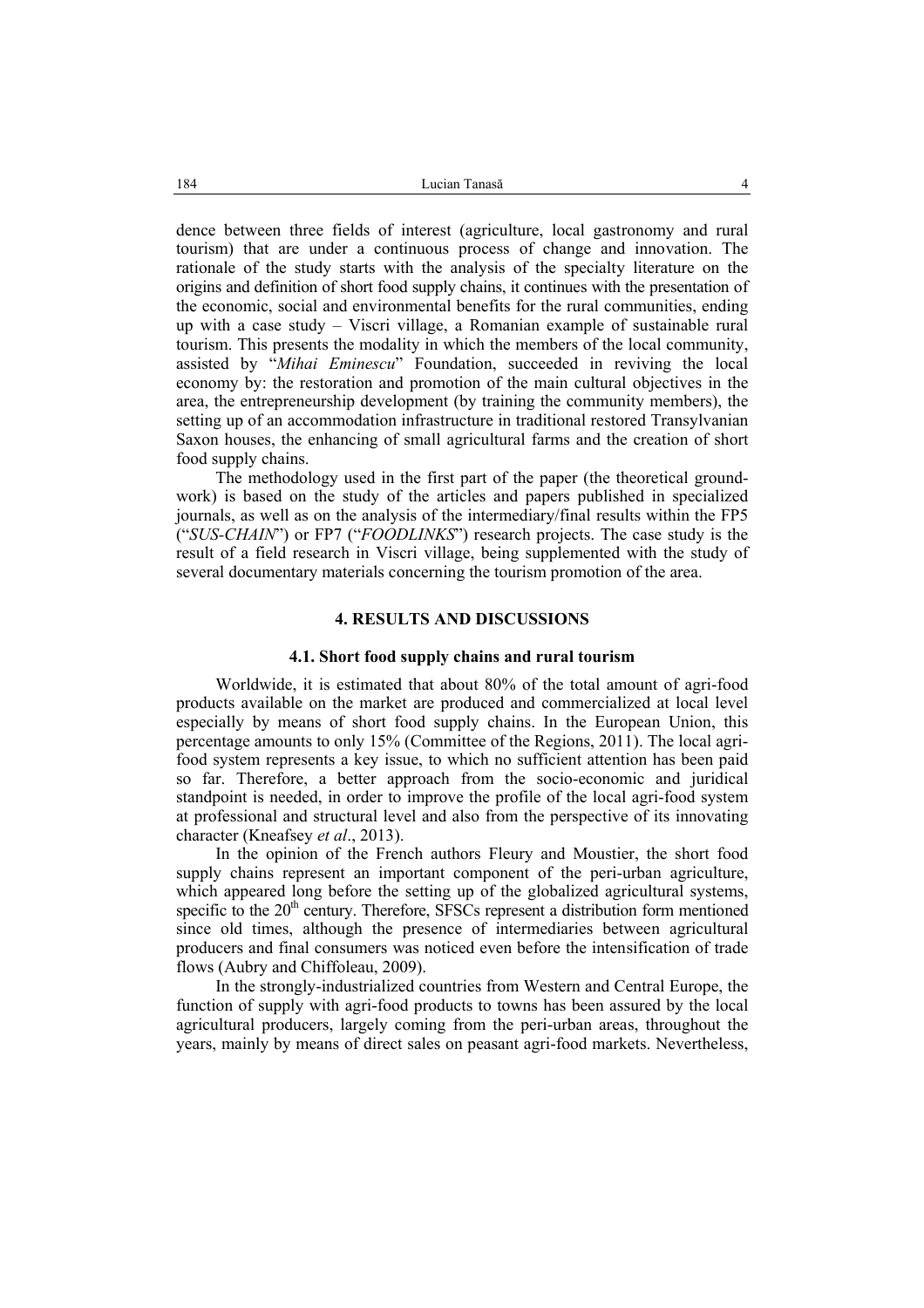this direct form of supply to the urban area experienced a considerable decline in the  $20<sup>th</sup>$  century, due to the development of the railway and maritime transports and later on of the road transport systems. Another factor was represented by the development of the international agri-food markets and the expansion of industrial supply structures, of super/hypermarkets respectively, as representatives of the globalized agri-food systems.

The tourism products, which should be mostly attractive and amusing for tourists, represent an important element in the competition for new clients, the local culture playing a central role next to gastronomy, mainly the traditional gastronomy, not only because food and beverages are vital in the tourism experience but also because *gastronomy became a primordial source of local identity.* The distinctiveness of a destination mainly comes from food, which became increasingly important in making decisions when choosing a destination. The Romanians also translated it in the local reality, and the expression "*we are what we eat*" is considered that we are, both physically and culturally, the result of what we eat, in the sense that the gastronomic tradition represents a basic aspect of our culture (Dobay *et al*., 2009). This is the reason for which food and beverages became extremely important elements in promoting the rural tourism, as a result of the strong connection between food and identity.

## **4.2. SFSC benefits for rural tourism**

The analysis and the implications of SFSCs in the rural tourism present an innovative character. In the last 20 years, the SFSC thematic has been approached by numerous European and American researchers, being considered a viable, long and short term solution for enhancing the local rural communities, with a significant economic, social and environmental impact.



 *Source*: Galli and Brunori, 2013.

Figure 2. The benefits of short food supply chains.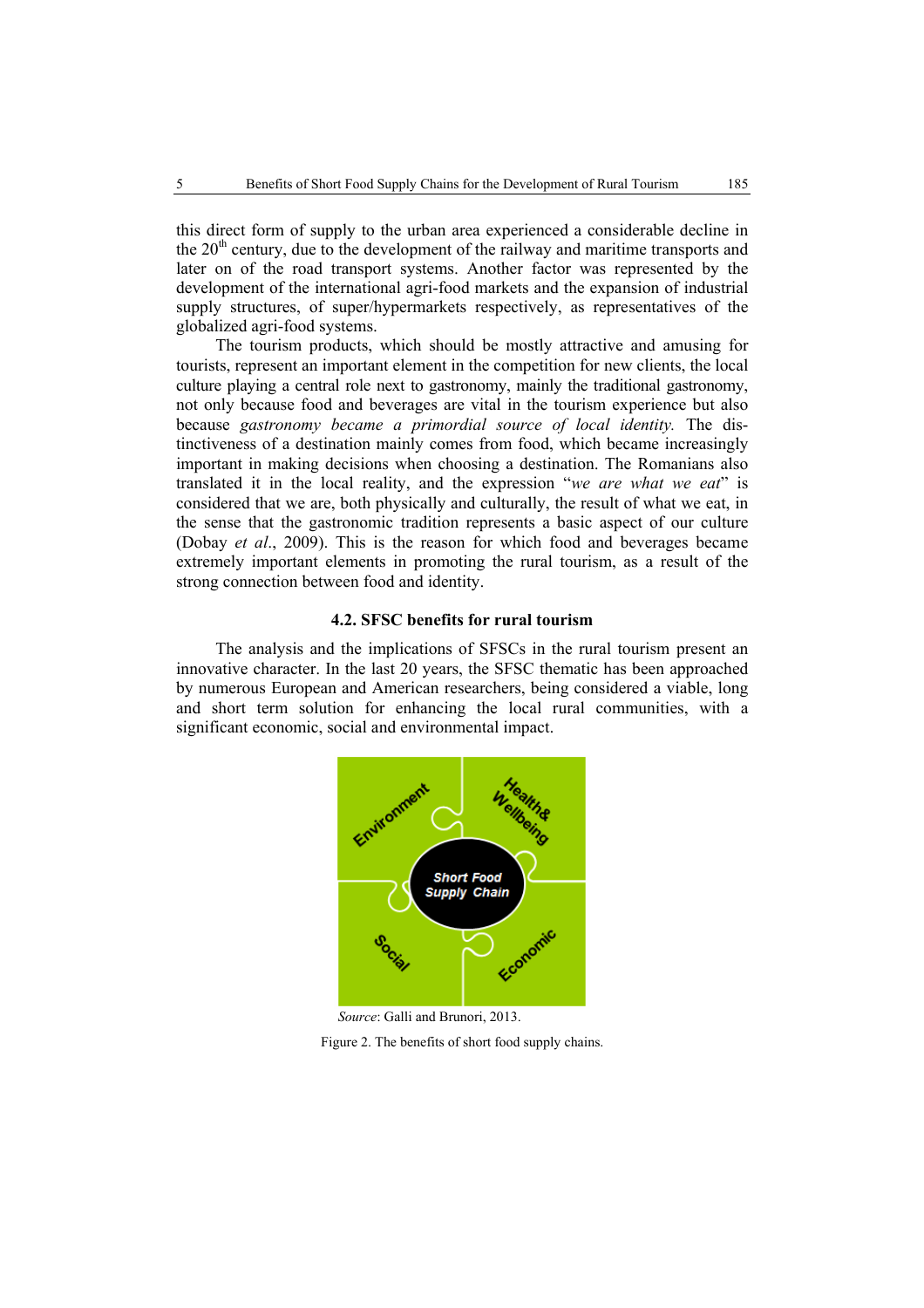According to UK's Soil Association (2001), SFSC is defined as "*a production, processing and trading system, primarily based on organic and sustainable methods of agri-food production, where the physical and economic activity is largely contained and controlled within the locality or region where it was produced, which provides health, economic, environmental and social benefits to the communities in those areas*".

The quantitative and qualitative assessment of SFSCs, carried out by the researchers from Joint Research Center, emphasized numerous economic, social and environmental benefits, as mentioned below (Kneafsey et al., 2013):

– *Human capital*: Increased local employment opportunities providing for a higher employment rate in rural areas; fostering the knowledge/information transfer;

– *Financial capital*: Support to the local services and suppliers (small agricultural producers, beneficiaries of accommodation units), as well as the increase of the local money absorption;

– *Physical capital:* Support to the local stores and markets, as well as the promotion of the local rural tourism;

– *Social capital:* Improving population's wellness by assuring access to healthier food, increase of social interaction and belonging spirit, a better understanding of the connection between food, environment and health, increased utilization of the cooperation opportunities between different types of businesses (small local farmers and entrepreneurs in the tourism sector);

– *Natural capital:* Encouraging the small farmers to adopt more environmentfriendly production systems, improving traditional agricultural and food systems with positive environmental impact;

*Economic benefits*. The idea that SFSCs can generate economic gains for the producers, consumers/tourists, as well as for the members of the local communities is sustained. For example, FP5 "*SUS-CHAINS*" project drew the conclusion that the regional and direct initiatives of commercializing local agro-food generate extra incomes and provide for a certain employment rate in the rural regions, which fluctuate from one area to another. Furthermore, these elements determine certain synergies with other regional economic activities (including the rural tourism) and most often increase the employees' satisfaction and the community capacity of internal management. It must also be mentioned that in this way the final consumers' confidence is increased and the logistic chains and resulting wastes are reduced (Roep and Wiskerke, 2006). In certain contexts, in specific areas respectively, these advantages can represent elements to be used in the fight against the phenomena of agricultural activity abandon, external migration and gentrification (Roep, Wiskerke, 2006).

SFSCs create "*new economic spaces*" (Van der Ploeg *et al*., 2000; Marsden et al., 2002; Renting *et al*., 2003) and can reverse the decline of rural communities and the depletion of agri-food sources/stocks, as well as of the farm-specific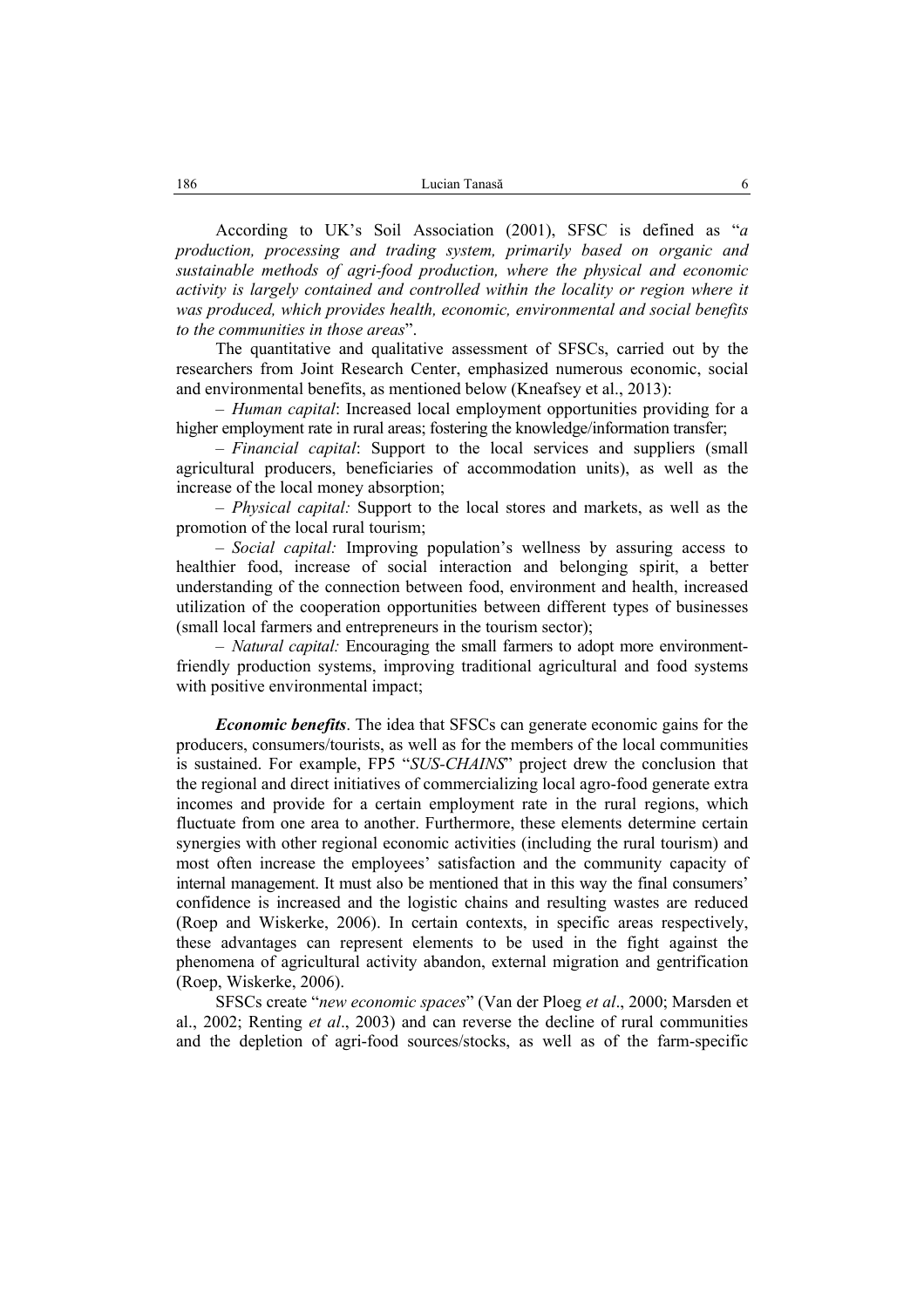physical infrastructure (Pearson *et al*., 2011). Furthermore, Du Puis and Goodman (2005) state that SFSCs can be "seen as new sources of value added which that be retained locally and can act as a catalyst for rural economic regeneration and dynamism". They also stated that short chains present the advantage of putting into value the local attributes and the socio-ecological individualities – territory, traditional knowledge/ information, different species, which can be sold at higher prices (Du Puis and Goodman, 2005).

One of the most frequently invocated economic advantages, related to the area of local agro-systems/SFSCs, is that of consistent incomes obtained by the agri-food producers. It was emphasized that small producers have the possibility to increase the selling prices for their products by using SFSCs (Pearson *et al*., 2011). Moreover, the fact that the intermediaries are eliminated from the selling circuit generates bigger profits for the producers (Sage, 2003). SFSCs offer them the opportunity to diversify their activities and to add value to their products. Numerous cases have been identified, in Romania inclusively, when the agricultural producers extend their businesses horizontally, even in the tourism sector.

The local gastronomy, seen as a tourism resource, is appreciated not only as a healthy resource, but also for its ability of generate rural development. The agrifood tourism has the role to facilitate the sale of traditional products and to hire labour force, women in particular.

*Social benefits.* In the scientific research, the suppositions regarding the social impact of short food supply chains are often repetitive, apparently a lack of consensus being noticed with regard to the identification of viable indicators, capable to reflect the social benefits of SFSCs.

Numerous authors of literature relevant to this sector use a series of notions and concepts (reputation and social belonging/social) instead, trying to illustrate the importance of social interaction generated around these short chains. On the basis of the consulted studies, the following types of social impact were identified, which are mainly based on qualitative arguments:

- Interaction between producer and consumer/tourist
- Trust and social involvement;
- The tourists' feeling of belonging to the community;

– Increased amount of knowledge/information or data, as determinant factor for behavioral modifications in the consumers/tourists.

Moreover, SFSCs have the great quality of contributing to the *health of final consumers*, as the products commercialized by means of short chains are considered to be fresh and healthy ("*good food*"). The *Slow Food* Movement, set up by Carlo Petrini even since 1986, as a direct reaction against fast-food and from the desire to give access to a healthier food, brings together more and more followers in the cities. Lately, mainly among the Western European and Scandinavian tourists, the tendency to eat healthier in the holiday can be noticed. The important tour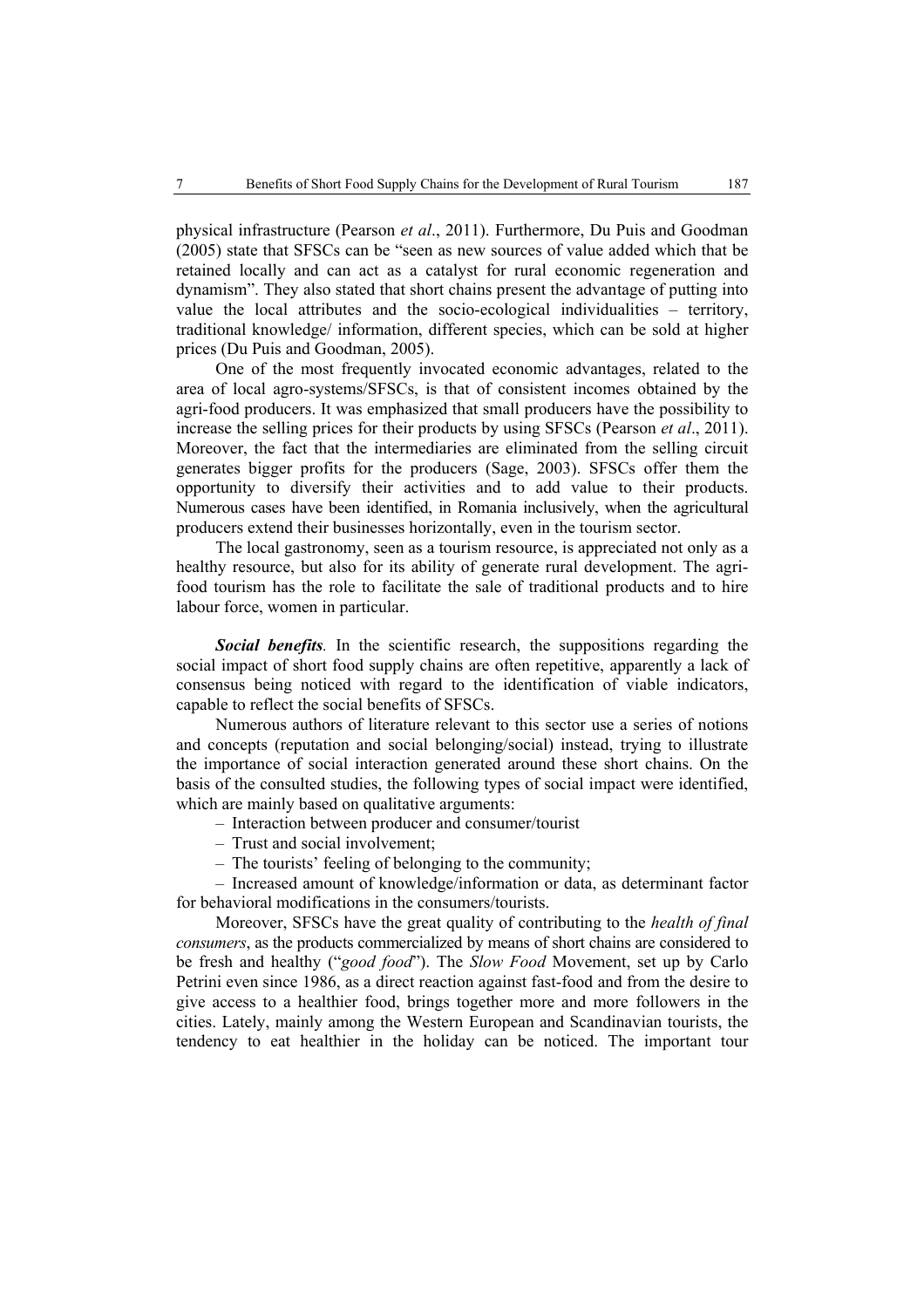operators offer a large variety of active vacations and healthy diets in the natural environment (for example, the Mediterranean summer destinations based on sun bathing and Mediterranean diet).

*Environmental benefits.* The reasons and scientific opinions that sustain the existence of environmental benefits, as identified in the specific literature, include: *the diminution of the distance within the supply chain, as well as of the pollution volume in the process of obtaining the local foodstuffs; the positive impact upon biodiversity, especially by diminishing the amount of pesticides and fertilizers used in the traditional agriculture.* Most scientific papers only briefly notice that SFSCs represent genuine benefits for the environment, but no pertinent quantitative and qualitative data and proofs are given to support the arguments and suppositions (Kneafsey *et al*., 2013). Furthermore, it must be mentioned that the advantages offered to nature by SFSCs are not concretely justified, but rather the benefits specific to different categories of SFSCs.

Even though a big number of short supply chains target the comer-cialization of ecological products, this distinct feature is not implicitly an intrinsic characteristic of SFSCs. Moreover, the existence of a large amount of scientific research focused on the environmental impact can be identified, generated by the traditional/ecological means of agricultural production, compared to the conventional production practices.

For the rural tourism, the environmental benefits are obvious, as *the operation of the short food supply chains contributes to the improvement of the cultural landscape*, creating the image of the authentic traditional village for tourists through: the traditional agricultural methods used on the small farms, the tasting of local products, the organization of gastronomic markets/events and of traditional peasant markets.

#### **4.3. Case study**

*Viscri village* represents an example of sustainable tourism development and of the local heritage preservation and at the same time a lesson to be learned by all the dwellers of traditional Romanian houses. Viscri was registered on the world map of traditional villages, with a Transylvanian Saxon fortified church dating back from the 13<sup>th</sup> century that is included on the UNESCO Heritage list. The Transylvanian Saxon house dating back from 1875 and recently renovated (that belongs to His Royal Highness Prince Charles) represents a good example of sustainable tourism to be promoted by the Romanian communities. "The Key of success for good living in a village and not to have to leave abroad for work is the community spirit and the respect for what we already have", considers Caroline Fernolend ("*Mihai Eminescu*" Foundation). For almost each and every person a job was found in the community. Numerous craftsmen were trained by the foundation. Out of the total number of 300 gypsies in the village, only three receive social aid. Thanks to a European Project, 1,200 people from the Transylvanian villages visited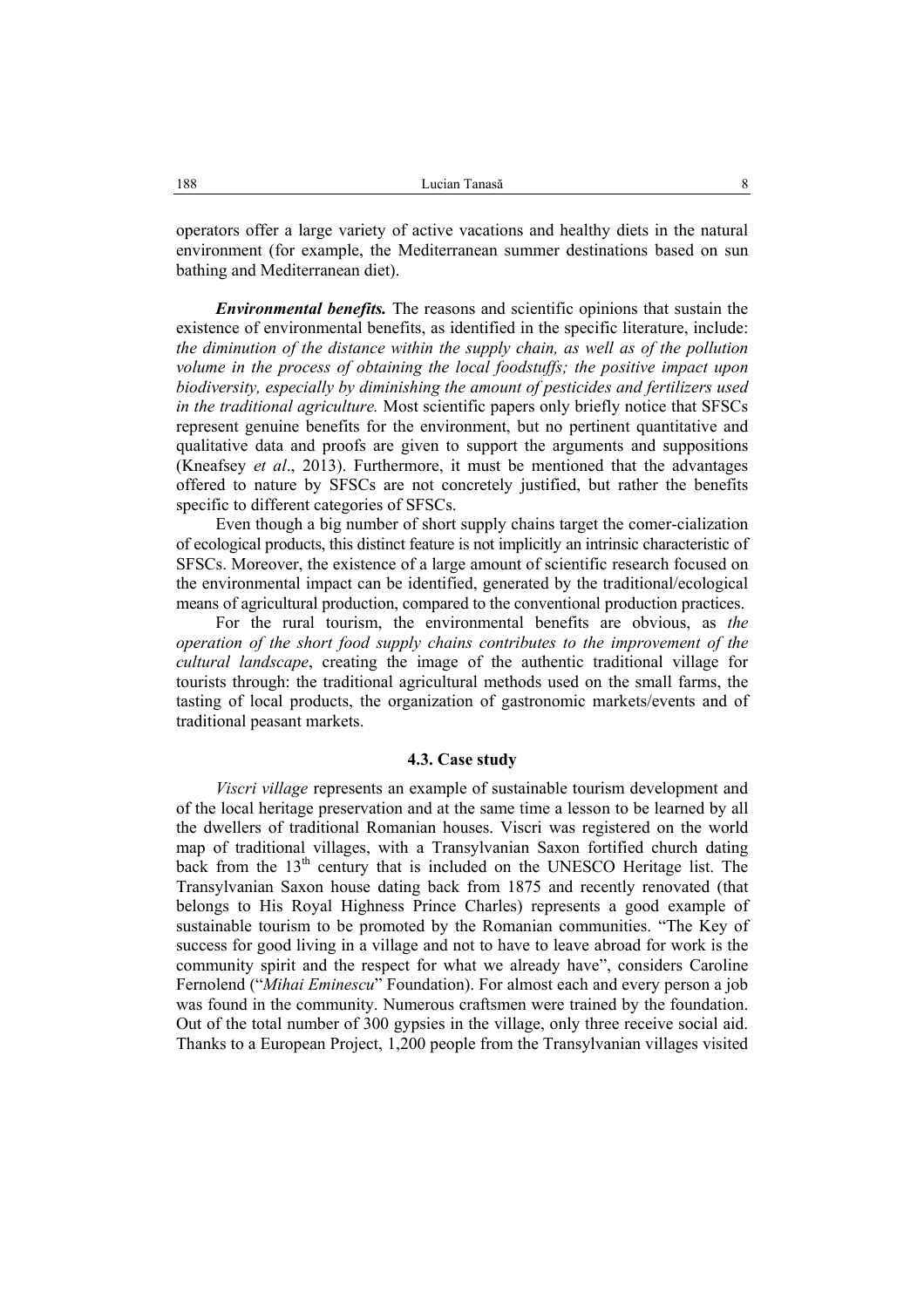Viscri to "steal" its story of success. The largest part of Viscri community understood that getting involved in promoting and developing a sustainable tourism form can build up their future and their children's future (ProTV Channel News, 2014).

The members of the local community understood that it is their responsibility to try to preserve the heritage of their predecessors for the future generations. Due to the fact that the traditional Transylvanian Saxon community from the village (that preserved this heritage through its community spirit) still existed in a low number, there was an immediate need for intervention. The "new" communities needed support and empowerment so that the cultural heritage from the Transylvanian Saxons should not be lost. Viscri village being accepted on the list of the UNESCO world heritage was an additional reason to support its cause, thus confirming the value of the existing heritage.

Since His Royal Highness Prince of Wales accepted the patronage of MET Foundation in the year 2000, the lobby that HRH has made throughout the years for the foundation activity, for the special cultural and natural heritage in Transylvania, contributed to the positive image of Romania worldwide (CSR Romania, 2011).



 *Source:* Tuerk, 2014.

Figure 3. "Autonomous village" model for the revitalization of Transylvanian traditional villages and the sustainable protection of the material and non-material heritage.

The main strengths of the local community, which made a success model out of Viscri village (Braşov county) worth to be followed by other Romanian communities are the following: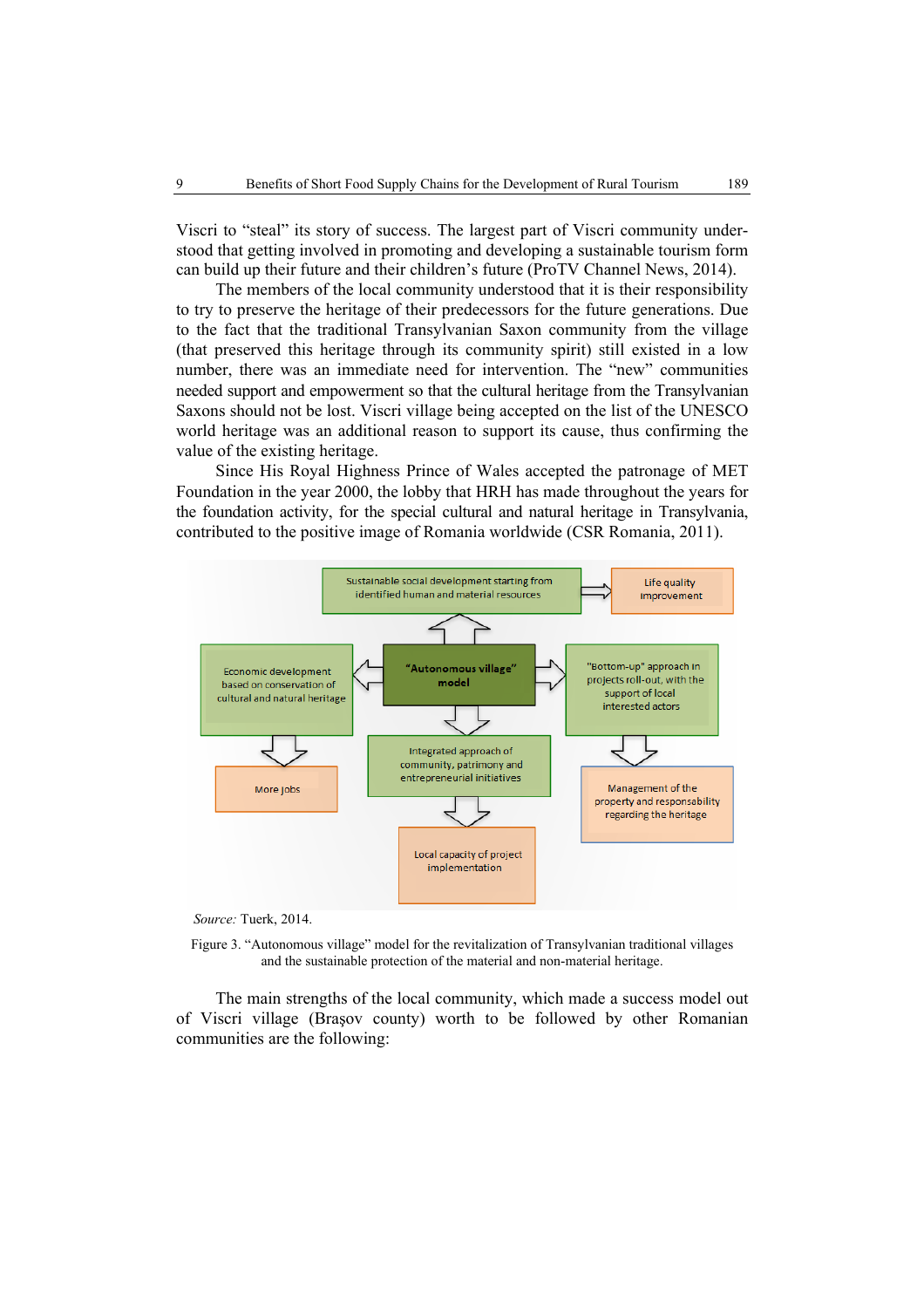– Empowerment of the local community with regard to the preservation of the cultural heritage (local architecture, gastronomy, local traditions and customs etc.);

– Awareness at local community level that the sustainable tourism development in the area can contribute to local economy revitalization;

– Introduction of Viscri village on the list of UNESCO World Heritage, which confirms the value of the existing heritage;

– Involvement of "*Mihai Eminescu*" Foundation in preserving the cultural and natural heritage in the area. By the year 2014, over 1,200 projects had been implemented in 49 Transylvanian villages, with a total amount of approx. 7.4 million euro. Only Viscri village benefited from the implementation of 337 projects worth over 900,000 euro (Tuerk, 2014);

– Involvement of ADEPT Foundation in promoting small local farmers, preservation of local foodstuffs, including traditional seeds, as well as of the traditional agricultural practices;

– "Collective" projects with Norwegian/European funding for local small farmers, which have the role of working together (for example, milk collection and canned fruit production);

– The lobby that His Royal Highness Prince Charles has made along the years (since 2000) for the Transylvanian cultural and natural heritage has contributed to the positive image of Romania at international level;

– Development of the local tourism infrastructure (new accommodation structures in reconditioned Transylvanian Saxon houses, biking infrastructure and so on);

– Getting the small local producers involved in providing local products to tourists (food products and handicraft products).

Thanks to the sustained efforts made both by "*Mihai Eminescu*" Foundation and the local community, the results started to appear. Over 15,000 tourists, out of which the most part are coming from foreign countries (especially from Great Britain and France), visit this village each year. Some Transylvanian Saxon Families returned home, more buildings have been restored and transformed into accommodation units, the entrepreneurial spirit flourished in the area (several businesses in stock raising, tourism, gastronomic and handcraft sectors have appeared), and the local product brands are increasingly present at regional gastronomy events (for example, the Viscri jam and confiture or "Casa de pe deal" spicy pickles).

Sustainable rural tourism has been practiced in Transylvanian Saxon houses, which were restored with "*Mihai Eminescu*" Foundation support. Some of these houses date even from the 18th century: Viscri no. 22, Viscri no. 44, Viscri no. 125, Viscri no. 38, Viscri no. 63, Viscri no. 63b, Viscri no. 77, Viscri no. 129 or Viscri no. 195. Besides the quality tourism services, the hosts try to offer the tourists traditional local food, prepared on their own household or by the small producers in the area (dairy products, meat products, canned fruit and vegetables and so on).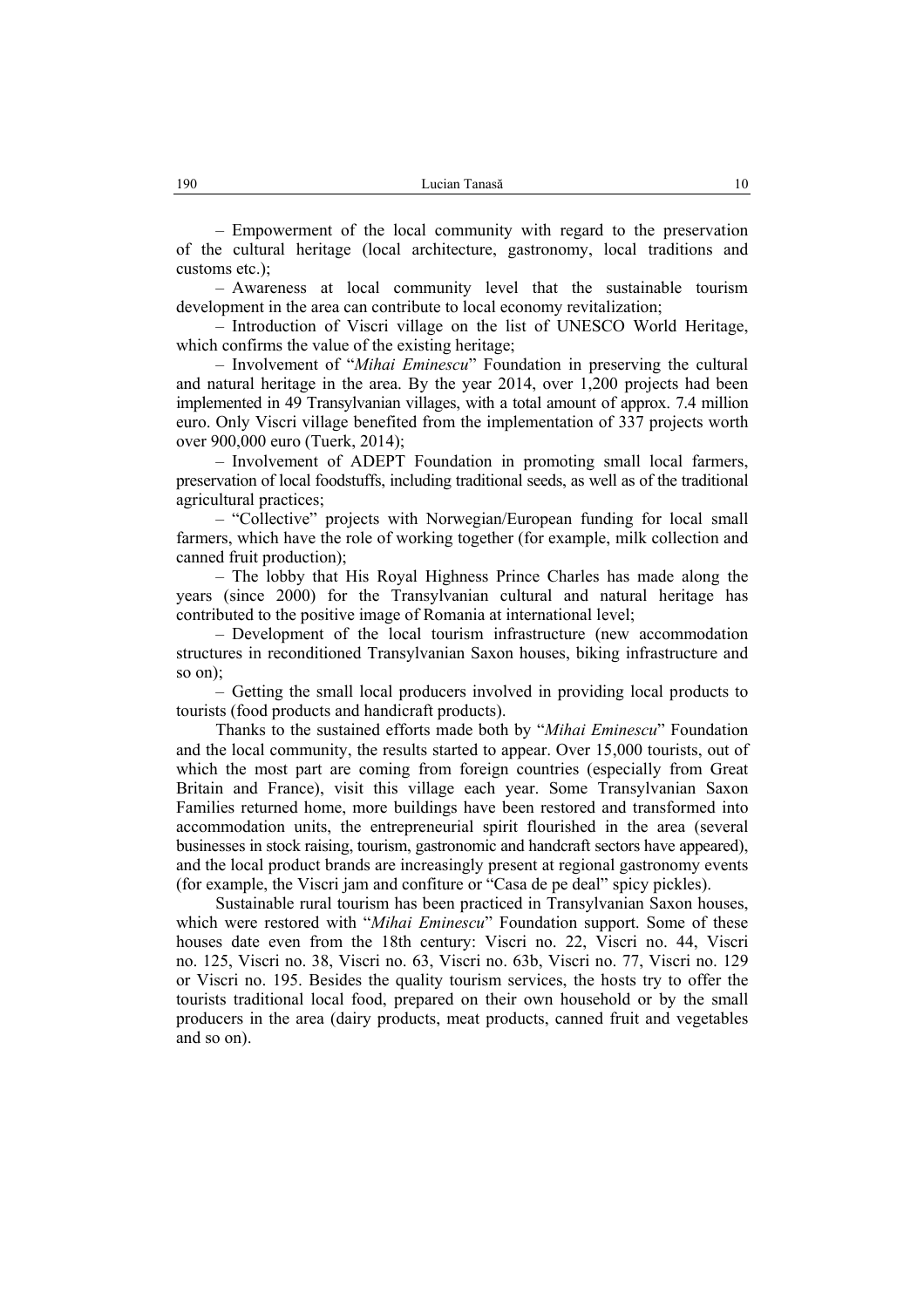At the same time, it is also worth mentioning "*Casa de pe deal*" (the House on the Hill) in Saschiz (located at 8 km far from Viscri), where the administrators of the boarding house, the members of Dalmasso family, succeeded in combining the tourism and restaurant activity with the commercialization of local traditional products (they have their own online store). Practically, it is a good example of traditional household, where the rural tourism is also practiced and, lately, a short food supply chain has been operating. The range of products are different depending on the season and they are commercialized both online and on the occasion of gastronomic and tourism events. The main products are: nut confiture, rhubarb jam, cranberry jam/jelly, dogberry jam, apple jam with cinnamon, traditional vegetable stew and spicy pickles.

## **5. CONCLUSIONS**

Thinking globally and acting locally is the principle that should be considered as often as possible, in the context of the world economic crisis. As consumers, we should act patriotically consuming products obtained at local/regional/national level, thus putting into practice the "*food patriotism*" concept. Product differentiation according to the unicity of its origin or of its production process represents, on the long term, a competitive advantage to be used for the integrated promotion of local agri-food products and rural tourism.

The short food supply chains generate economic, social, environment and health benefits not only for the rural communities but also for tourists. As regards the human capital, we can identify: new local job opportunities in the agricultural/ farming sector, fostering the knowledge/information transfer, a higher employment rate in rural areas, increase of employees' satisfaction and of the organizational capacity at rural community level, counteracting the external migration and gentrification phenomena. As for the financial benefits, SFSCs contribute to sustaining the local services and suppliers, increase the local money absorption, enhance the consumers' confidence in LFS (local food system) and implicitly increase the local incomes. SFSCs also contribute to the diminution in size of the logistic chains and of the resulted waste, counteracting the abandon of farming activities, and provide support to the small producers' stores and to peasant agrifood markets and last but not least to the promotion of local rural tourism.

The main social benefits of short circuits refer to: improvement of population's wellness by assuring access to healthier food, increase of social interaction between small producers and final consumers/tourists, stimulation of tourists' feeling of belonging to the community, better understanding of the connection between food, environment and health, increase of cooperation between different types of businesses (such as those in the agricultural and tourism fields).

The environmental benefits are the following: encouraging farmers to adopt more environment-friendly production systems, improving traditional agricultural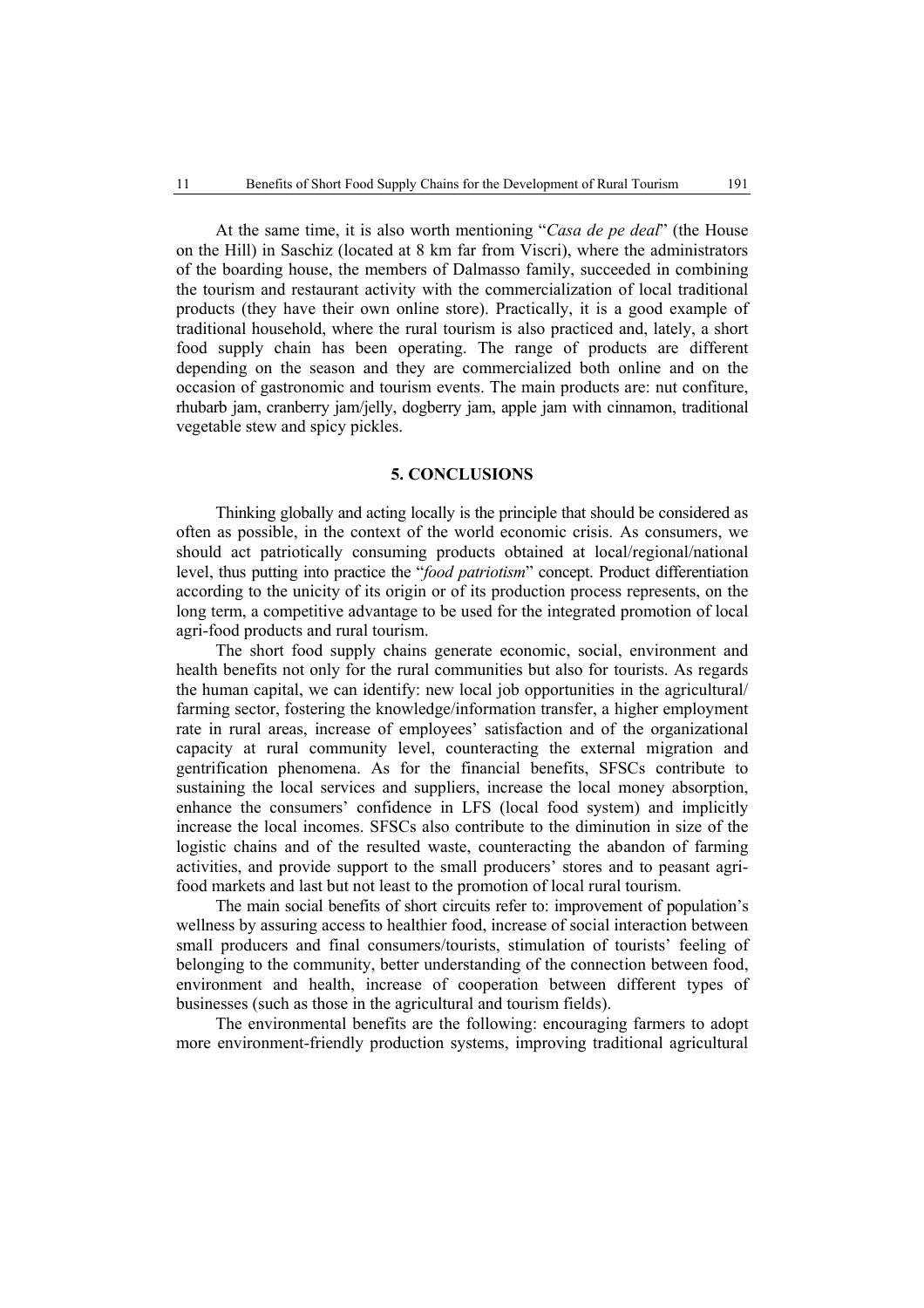and food systems with positive environmental impact, reducing the distance within the supply chains which implies less pollution when producing local products, positive impact on biodiversity, mainly by reducing the quantities of pesticides and fertilizers used on the traditional agricultural holdings. From the tourism perspective, the operation of short circuits in the rural space contributes to the improvement of the local cultural landscape, creating the image of the authentic traditional village for tourists.

Viscri village (presented in the case study) succeeded in becoming an example of sustainable rural tourism for other Romanian rural communities, having several main ingredients that favored the community development in the area: the recognized value of the natural and cultural heritage, support of non-governmental organizations in the field, the promotion offered by world-wide recognized personalities, the development of the entrepreneurial spirit in the non-agricultural sector in particular, the training of community members, development of the accommodation infrastructure. After several years of collective involvement, the positive results started to appear. In this village, we can find an authentic rural Romania, old, clean, with its own functioning rules and full of life. We should all become aware of the great opportunity to have all these places in our country and we should fully enjoy them.

## **6. ACKNOWLEDGEMENTS**

This paper is supported by the Sectoral Operational Program Human Resources Development (SOP HRD), financed from the European Social Fund and by the Romanian Government under the contract number POSDRU/159/ 1.5/133675, IDSRC Project.

#### **REFERENCES**

- 1. Aubry C., Chiffoleau Y., (2009), *Le developpement des circuits courts et l'agriculture periurbaine: histoire, evolution en cours et questions actuelles*, in: Innovations Agronomiques  $(2009)$  5, p. 53-67, online source: http://www6.inra.fr/ciag/content/download/3569/35391/ file/Vol5-5-Aubry.pdf ,last accessed: 15.01.2015.
- 2. Dobay K.M., Tanasă L., Brumă I.S., (2009), *Noi alternative de turism pentru atenuarea inegalităţilor economico-sociale din mediul rural*, in: Talabă I. *et al.* (Eds.), Turismul rural românesc în contextul dezvoltării durabile. Actualitate şi perspective", XVIII, Tehnopress Publishing House Iaşi, ISBN 978-973-702-670-5, p. 63-81.
- 3. DuPuis M., Goodman D., (2005), *Should we go 'home' to eat?: Toward a Reflective Politics of Localism*, in: Journal of Rural Studies 21, p. 359-371, online source: http://www.agroecology. wisc.edu/courses/agroecology-702/materials/9 -farm-and-comm-viability/dupuis-goodman-2005. pdf, last accessed: 15.01.2015.
- 4. Galli F., Brunori G. (Eds.), (2013), *Short Food Supply Chains as drivers of sustainable development* (Evidence Document), in: Document developed in the framework of the FP7 project, FOODLINKS, Laboratorio di studi rurali Sismondi, ISBN 978-88-90896-01-9, online source: http://www.foodlinkscommunity.net/fileadmin/documents\_organicresearch/ foodlinks/ CoPs/evidence-document-sfsc-cop.pdf, last accessed: 20.01.2015.